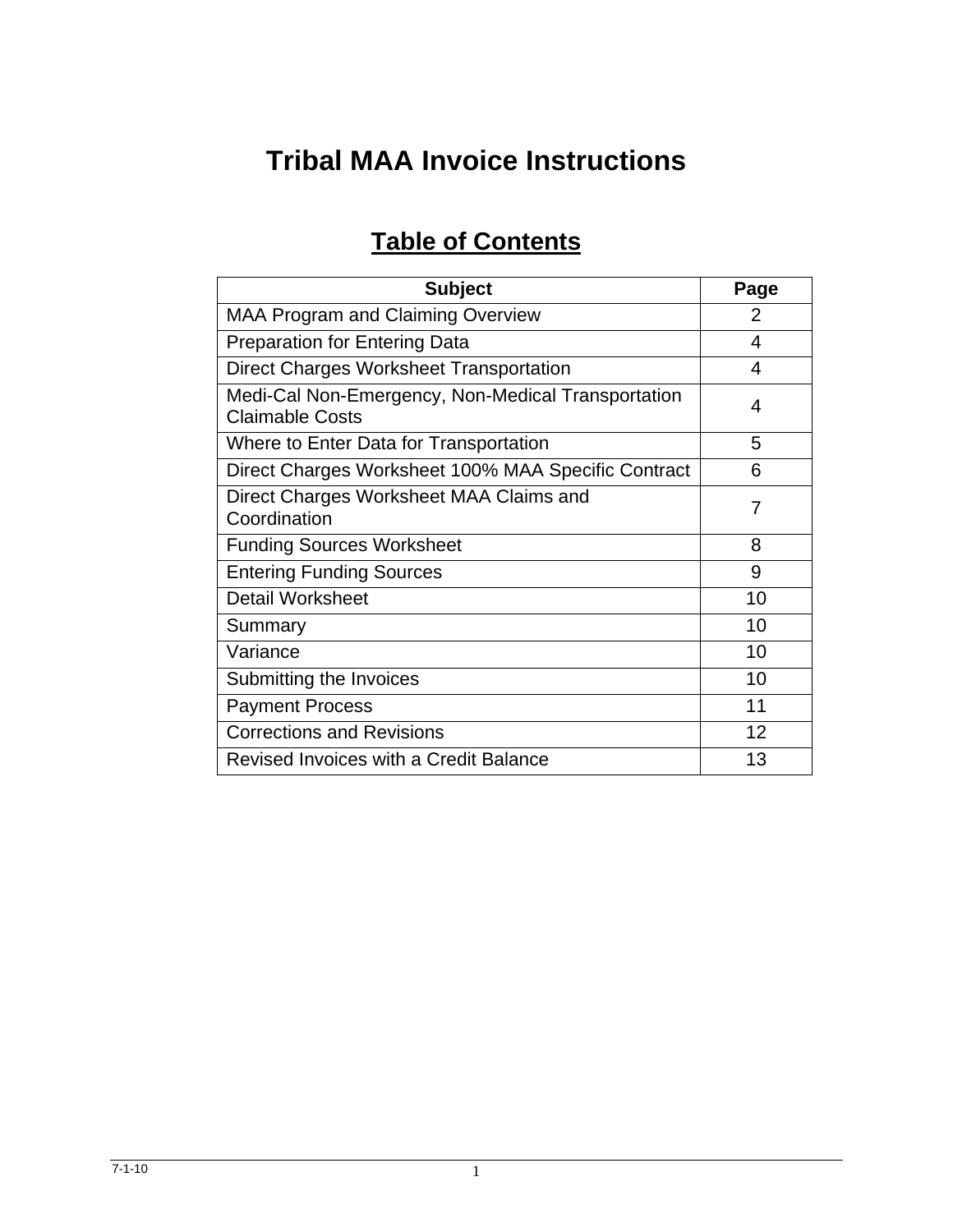## **Overview**

The Tribal MAA program was implemented pursuant to the provisions contained in the Tribal MAA Implementation Plan of 2009. For a comprehensive overview and detailed policy, please refer to the Plan at

<http://www.dhcs.ca.gov/provgovpart/Pages/LocalGovernment.aspx>

The Tribal MAA Contractor is the only entity that will submit the Tribal MAA Invoice to the Department of Health Care Services (DHCS) and is responsible for the preparation of the Tribal MAA Invoice and all backup and supporting documentation kept in the audit file. For invoices submitted for costs associated with the Tribal Organization and all subcontractors, the Tribal MAA Contractor will ensure receipt and review of all backup and supporting documentation prior to submission of the invoice to DHCS.

These instructions are for preparing and submitting the quarterly Tribal MAA Invoice by the Tribal MAA Contractor. Each quarterly invoice must include the total costs and total revenues (funding sources) of the claiming unit (i.e., budget unit). All invoices must be submitted within 12 months of the end of the quarter being claimed.

The Tribal MAA Invoice includes the following documents:

- Direct Charges Worksheet Transportation
- Direct Charges Worksheet MAA Specific Contract
- Direct Charges Worksheet MAA Claims and Coordination
- Funding Sources Worksheet
- Detail Worksheet
- Summary
- Variance Worksheet

**Note:** Only DHCS-authorized templates may be used for invoicing. Invoices submitted on unauthorized documents will be denied.

The Tribal MAA claiming documents are available online at: [www.dhcs.ca.gov/provgovpart/Pages/LocalGovernment.aspx.](http://www.dhcs.ca.gov/provgovpart/Pages/LocalGovernment.aspx)

The automated Tribal MAA Invoice (in Excel) and supporting worksheets allow the preparer to enter costs, funding sources, and header information just once. The data entered on the worksheets will automatically carry forward to the Tribal MAA Invoice Detail. The formulas are software protected to prevent alteration.

Before preparing the Tribal MAA Invoice documentation, review the following documents to ensure you are using the most current information.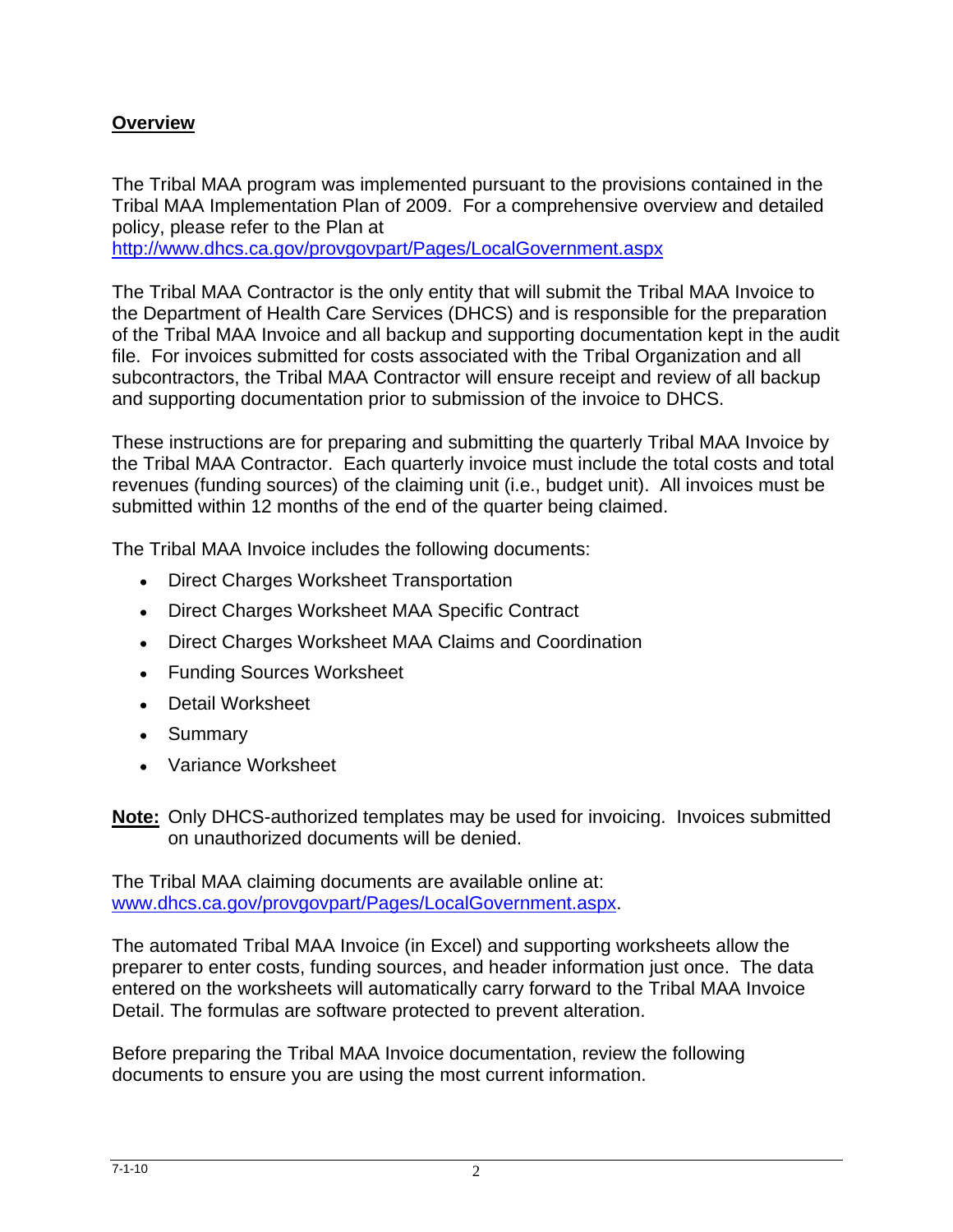- Policy and Procedure Letters (PPLs) applicable to the year being claimed (available at [www.dhcs.ca.gov/formsandpubs/Pages/MAATCMPPLs.aspx\)](http://www.dhcs.ca.gov/formsandpubs/Pages/MAATCMPPLs.aspx).
- Approved claiming plan and applicable amendments for the quarter being claimed.
- Applicable Tribal MAA contracts.
- Tribal MAA Manual.

The California Tribal Medi-Cal Administrative Activities Manual (Tribal MAA Manual) intends to inform and assist California Tribal Contractors and Organizations participating in the Tribal MAA program. This manual is State policy and guidance and is not approved by the Centers for Medicare and Medicaid Services.

The information entered into the Tribal MAA Invoice must be consistent with the approved claiming plan or subsequent claiming plan amendments. DHCS will return invoices to the Tribal MAA Contractor if they are inconsistent with the claiming plan.

The Tribal MAA Contractor tracks and verifies that all costs charged on an invoice are for Medi-Cal beneficiaries only.

NOTE: DHCS has determined that, based on the backup documentation currently maintained by the Tribal MAA Contractor, Transportation Costs, MAA specific contract and MAA Claims and Coordination will be direct charged at 100%, thereby eliminating the need for a Tribal Medi-Cal Percentage (TMCP).

Detailed salaries and benefits, travel and supply records, mileage logs and other costs back up documentation will be kept on site with the Tribal MAA Contractor as back up documentation to the invoice.

General Information:

Allowable costs for time and resources related to Tribal MAA are separately identified and direct-charged pursuant to the Tribal MAA Implementation Plan, Section 6 on Page 40.

## **Tracking Data for Direct Charge Costs**

Claiming Unit staff will use the Tribal MAA Transportation Time Tracking Log and the Tribal MAA Transportation Mileage and the MAA Specific Contract Tracking Log to compile the costs for direct charging mileage and salaries and benefits. Other costs such as hotel, per diem, travel and supply costs will be tracked by receipts. These logs and receipts will serve as backup and source documentation to the Tribal MAA Invoice.

The Claiming Unit Coordinator or the Tribal MAA Contractor is to compile the Invoice using the information from these logs and receipts.

All totals found on the logs and receipts must match what is entered into the invoice Direct Charges Worksheets in the respective boxes on the worksheets.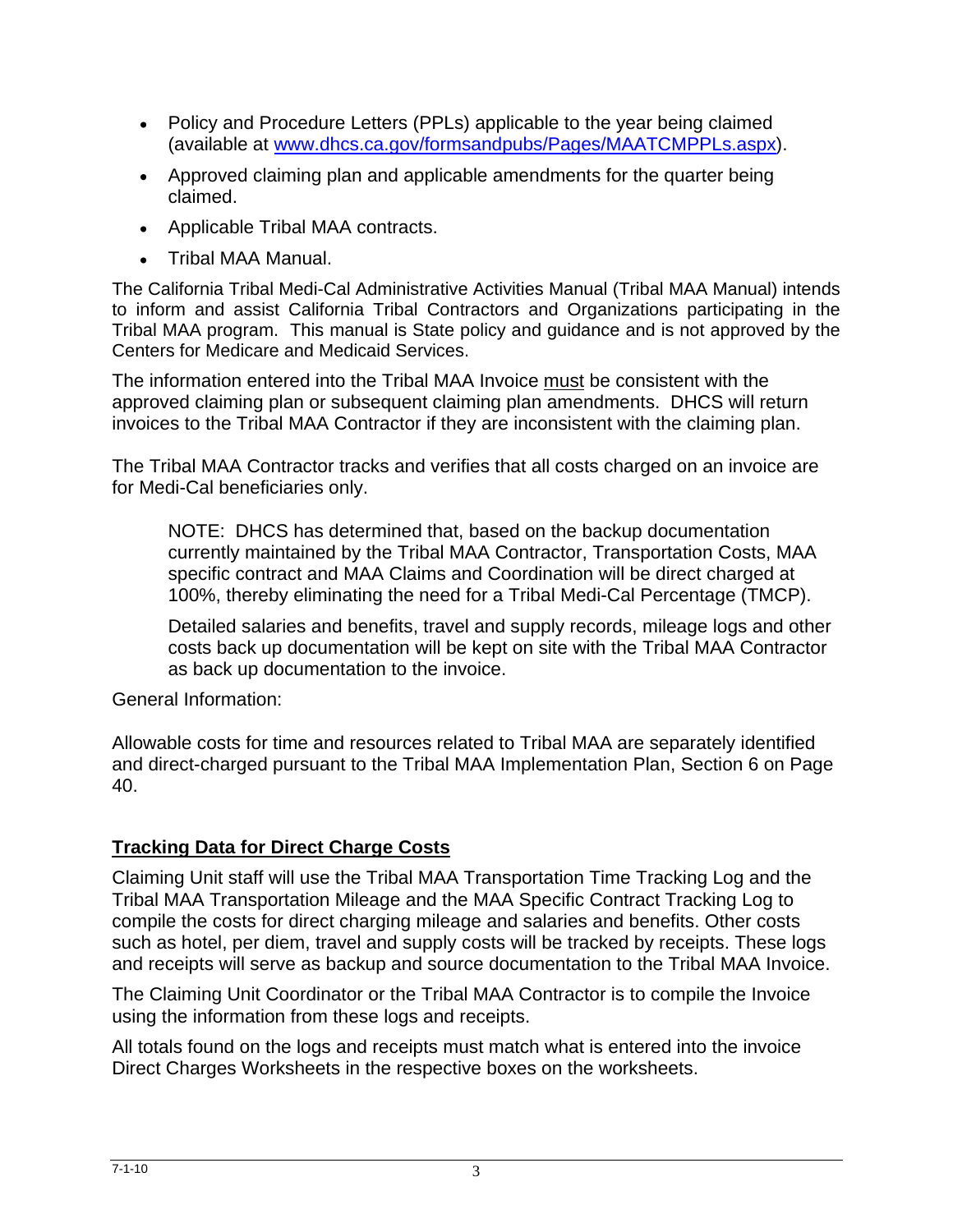## **Entering Data**

Obtain all data to input into the invoice from external sources, such as accounting system reports, spreadsheets, journals, payroll records, tracking logs, receipts, etc. Enter into the spreadsheet only those data elements that appropriately reflect costs and funding sources applicable to the claiming unit. Once all amounts are entered, the spreadsheet will automatically calculate the claim.

All amounts entered into the invoice must be supported by source and backup documentation. This documentation must be maintained in the audit file and be readily available to DHCS audit and program staff.

## **A. Direct Charges Worksheet for Transportation**

The following instructions describe how to use the Direct Charges Worksheet for claiming the actual costs of providing Medi-Cal Non-Emergency, Non-Medical Transportation. Complete and submit the Direct Charges Worksheet as follows:

The actual cost of providing Transportation may be direct-charged. These costs include bus tokens, taxi fares, mileage, staff salaries and benefits, hotel and per diem costs, etc.

- 1. Record in the Tribal MAA Transportation column only the costs of transporting Medi-Cal clients to Medi-Cal covered services. A TMCP of 100% is automatically calculated.
- 2. All salary and benefits costs must be tracked on an on-going basis throughout the fiscal year. This tracking of time must be documented and kept in the Tribal entity's and/or contractor's audit file to support the Direct Charge.
- 3. All mileage and time tracking logs must be kept in the Tribal entity's and/or contractor's audit file to support the mileage amount entered in the Direct Charges Worksheet.
- 4. All other costs, i.e. hotel and per diem, must be documented with receipts and this documentation must be kept in the Tribal entity's and/or contractor's audit file.

## **Completing the Header**

Once the header information has been entered on the Tribal MAA Invoice Detail Worksheet, the worksheet will automatically transfer that information to each of the related worksheets.

Each Tribal MAA Invoice template must contain the following items:

• The Tribal MAA Contractor Name.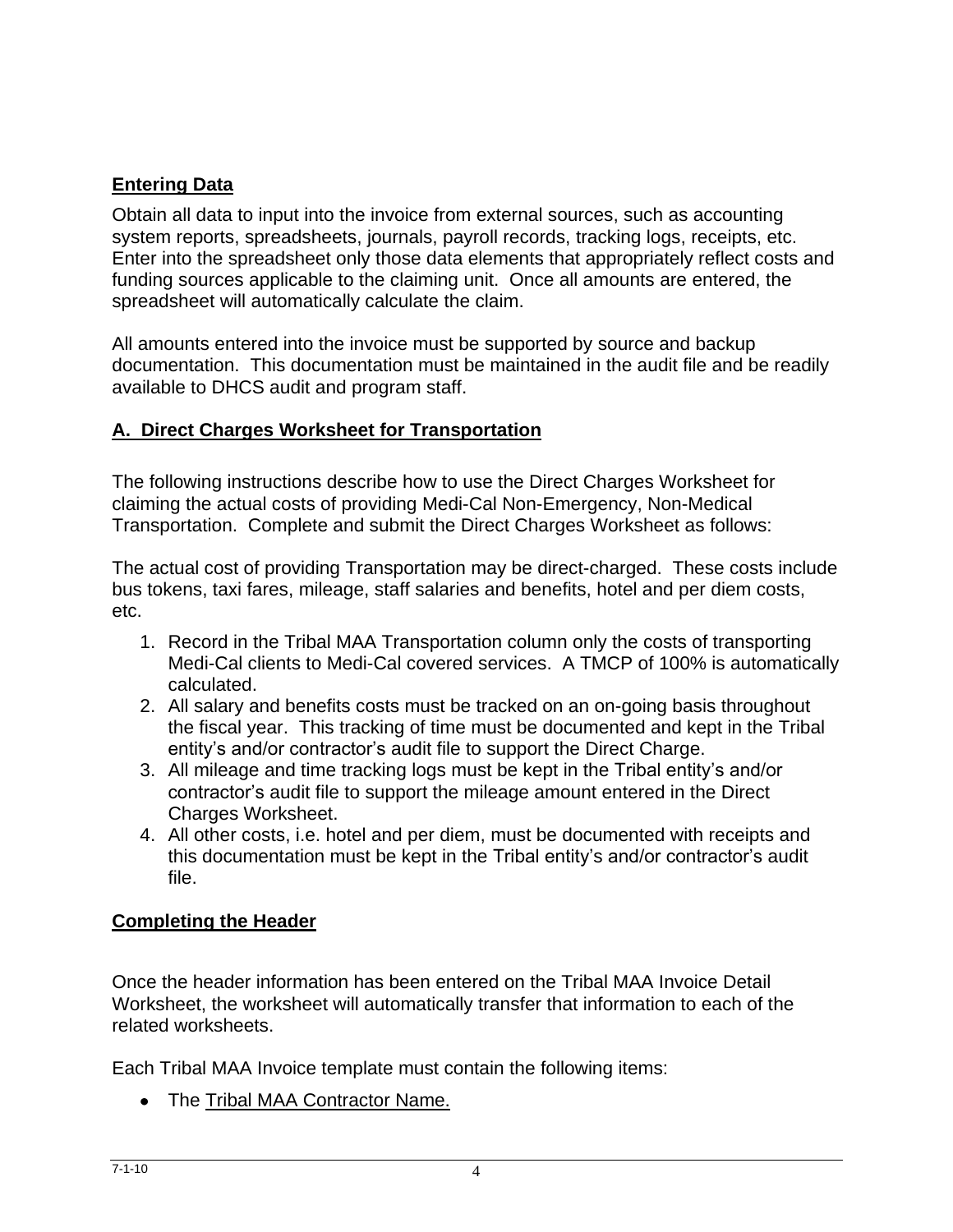- Contract Number: Use the number specific to the period of service (FY) claimed.
- Period of Service: Identify the period of time covered on the invoice.
- Claiming Unit Name: Identify the claiming unit exactly as it appears on the approved Claiming Plan.
- Invoice Number: The invoice numbering system identifies the fiscal year and the quarter claimed. For example, invoice number 09/10-1 is the claim for the first quarter (July 1, 2009–September 30, 2009) of fiscal year 2009-10.

| <b>Invoice Number</b> | <b>Period of Service</b>          |
|-----------------------|-----------------------------------|
| $09/10-1$             | July 1, 2009–September 30, 2009   |
| 09/10-2               | October 1, 2009-December 31, 2009 |
| $09/10-3$             | January 1, 2010–March 31, 2010    |
| 09/10-4               | April 1, 2010-June 30, 2010       |

o Corrected or Revised Invoice Numbers are followed by "C" or "R" and the number (1, 2, or 3) of the correction or revision. For example, invoice 09/10-1C1 is the first corrected version of the first-quarter invoice for fiscal year 2009 -2010.

**Note:** The name of the claiming unit on the Tribal MAA Transportation Invoice and all supporting documentation and attachments must match the name as it appears in the approved Claiming Plan Approval Letter.

## **Where to Enter Data for Transportation**

The Direct Charges Worksheet is divided into two sections:

Section 1: Costs

Section 2: Claimable Total

NOTE: Costs for transporter time claimed on the Transportation Invoice is to be reimbursed as 100% Tribal MAA-only transportation time. Any time spent accompanying a Medi-Cal client to a Medi-Cal covered service must be for clients with physical limitations. This must be described in the DHCS prescribed Transportation Time Tracking Log

The Tribal Contractor will use the DHCS prescribed Transportation Time Tracking Log to ensure the accuracy of the MAA time reported. Each log is to be signed under the penalty of perjury as to its accuracy by the staff transporting and/or accompanying the client.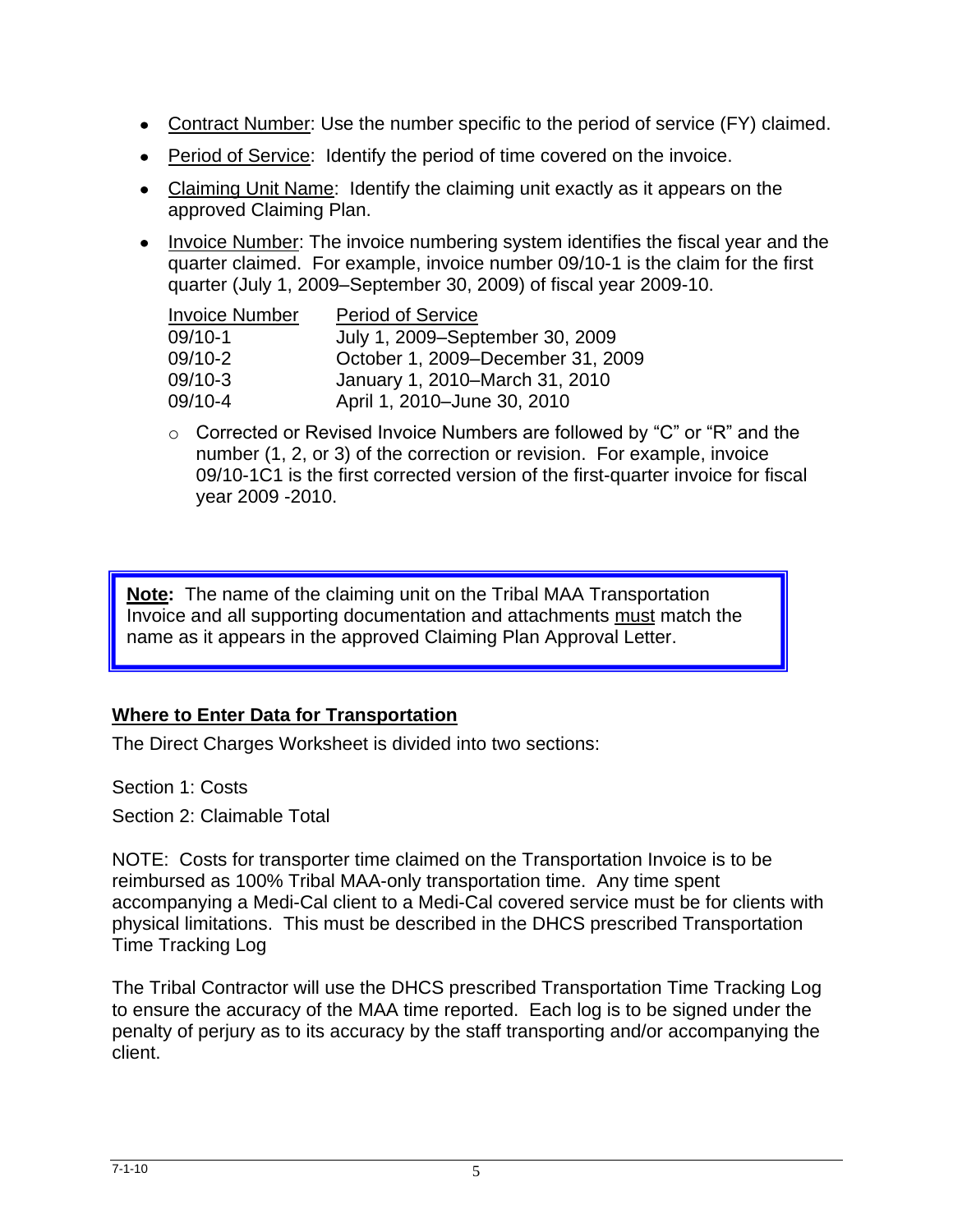• Section 1: Enter the costs for salaries, benefits and other costs of claiming unit staff and Tribal MAA Transportation in the appropriate columns.

#### **For Mileage:**

Use the total of mileage compiled from the Transportation Mileage Tracking Log and enter it into the Direct Charges Worksheet in Box #4, Mileage.

## **For Transporter Time:**

Use the total of Transporter Medicaid hours compiled from the Transportation Time Tracking Log divided by the total staff hours from the Transportation Time Tracking Log to calculate the percentage of time to determine the portion of claimable staff salaries and benefits. Enter this amount in Boxes 2 & 3, Staff Salaries and Benefits.

#### **For Other Costs:**

Use the total on the hotel and per diem receipts to enter an amount in Box 9, Hotel and Per Diem.

Section 2: The TMCP is automatically calculated at 100% of the amounts in Section 1 and entered automatically into this Section.

## **B. Direct Charges Worksheet for MAA Specific Contract**

The following instructions describe how to use the Direct Charges Worksheet for the claiming the actual costs of providing MAA Specific Activities. Complete and submit the Direct Charges Worksheet as follows:

The actual cost of providing MAA Specific Activities may be direct-charged. These costs include all MAA outreach activities, staff salaries and benefits and travel and supply costs.

## **Where to Enter Data for the MAA Specific Contract**

The Direct Charges Worksheet is divided into two sections:

Section 1: Costs

Section 2: Claimable Total

## Section 1:

1. Record in the MAA Specific Contract Section column only the salary and benefits and travel and supply costs for MAA activities. Federal reimbursement of 50% is automatically applied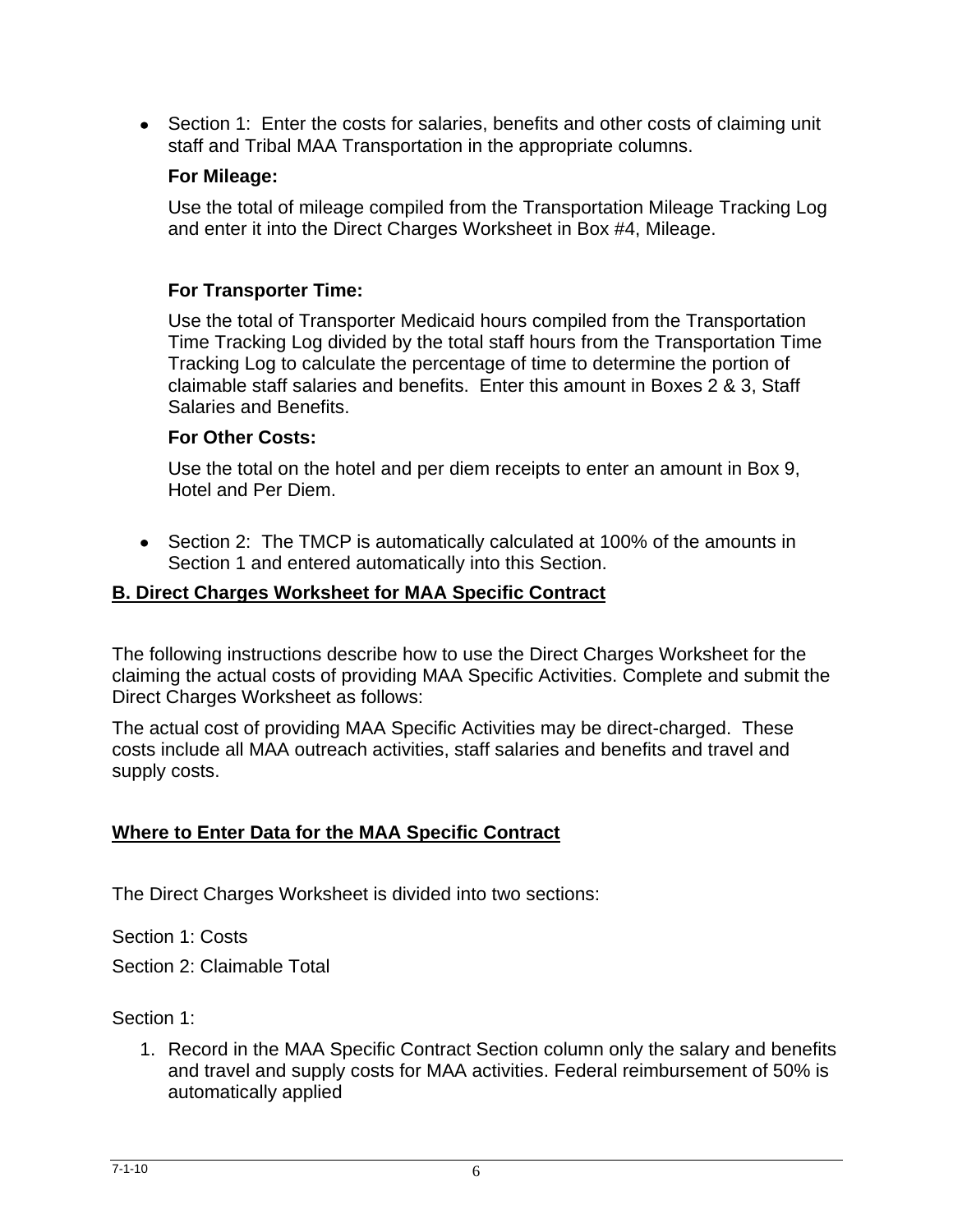- 2. All salary and benefits costs must be tracked on an on-going basis throughout the fiscal year. This tracking of time must be documented and kept in the Tribal entity's and/or contractor's audit file to support the Direct Charge.
- 3. All travel and supply costs must be kept in the Tribal entity's and/or contractor's audit file to support the amounts entered in the Direct Charges Worksheet.

Section 2:

Federal reimbursement of 50% is automatically applied.

#### **C. Direct Charges Worksheet for MAA Claims and Coordination**

The following instructions describe how to use the Direct Charges Worksheet for the claiming the actual costs of providing MAA Claims and Coordination. Complete and submit the Direct Charges Worksheet as follows:

The actual cost of conducting MAA Claims and Coordination may be direct-charged. These costs include staff salaries and benefits and travel and supplies.

#### **Where to Enter Data for MAA Claims and Coordination**

The Direct Charges Worksheet is divided into two sections:

Section 1: Costs Section 2: Claimable Total

Section 1:

Enter the costs for salaries, benefits, and Travel and Supply costs in the appropriate columns.

Section 2:

Federal reimbursement of 50% is automatically applied.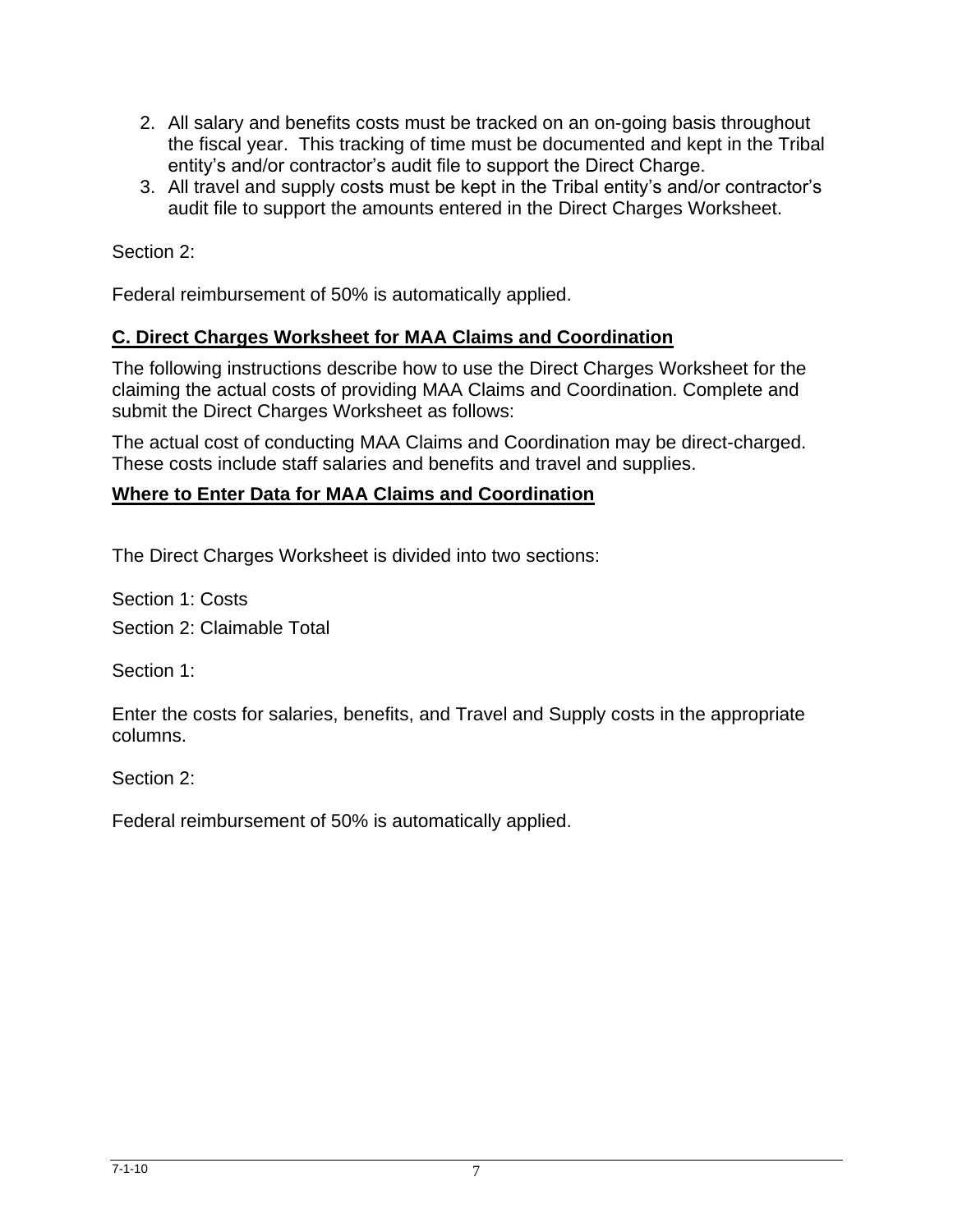## **B. Funding Sources Worksheet**

The purpose of the Funding Sources Worksheet is to identify all funding sources for the claiming unit. This Worksheet provides a systematic approach to calculating the funding sources that must be offset from the claim. Offsetting funding against cost is to arrive at the net cost of conducting Tribal MAA that is eligible for federal reimbursement.

The Worksheet also identifies which funding source is an allowable certified public expenditure (CPE) and assists the Tribal Contractor in determining the claiming unit has met the CPE criteria for federal reimbursement.

To determine when to record funding, each claiming unit (budget unit) must analyze its fiscal documents (i.e., budgets and ledgers) that itemize the funding. Fiscal documents should generally record funding against the corresponding cost of the period for which Tribal MAA is claimed. If claiming units receive funds at one time for the entire year, they may divide these funds between quarterly invoices. Do not report the entire annual funding on one quarterly invoice as this would result in the need for corrections or revisions of other quarterly invoices for that fiscal year.

If the claiming unit receives unanticipated funding for the current fiscal year, or for a prior fiscal year not previously offset, it should offset the funding in the current fiscal year as explained above. If the claiming unit receives this funding in the last quarter of the current fiscal year, the claiming unit must report it in that quarter.

On the Funding Sources Worksheet, list all funding sources of the claiming unit. To arrive at the net cost, it is necessary to offset all applicable funding sources. In general, the only funds that claiming units do not need to offset are Tribal MAA Contractor general funds, allowable federal funds, other local public funds, and Tribal MAA reimbursements. The following rules govern which funds received by a program must be offset, i.e., subtracted from costs before a federal reimbursement is determined:

1. Pursuant to State Medicaid Directors Letter No. 05-004, *"Federal funds may not be used to meet State reimbursement requirements, except as authorized by Federal law. Although Federal HHS funds awarded under ISDEAA [the Indian Self-Determination and Education Assistance Act, or Pub.L. 93-638] may be used to meet Tribal matching requirements, that authority does not include State reimbursement requirements. As a result, Tribal expenditures certified for this purpose must be funded through non-ISDEAA sources."* 

Pursuant to State Medicaid Directors Letter No. 06-014, this provision was clarified to allow the use of ISDEAA funding for certified public expenditure.

Maintenance of effort funds are defined as a requirement contained in certain legislation, regulations, or administrative policies that a recipient must maintain a specified level of financial effort in the health area for which Federal funds will be provided in order to receive Federal grant funds. This requirement is usually given in terms of a previous base-year dollar amount and other state/local matching funds required by the federal grant.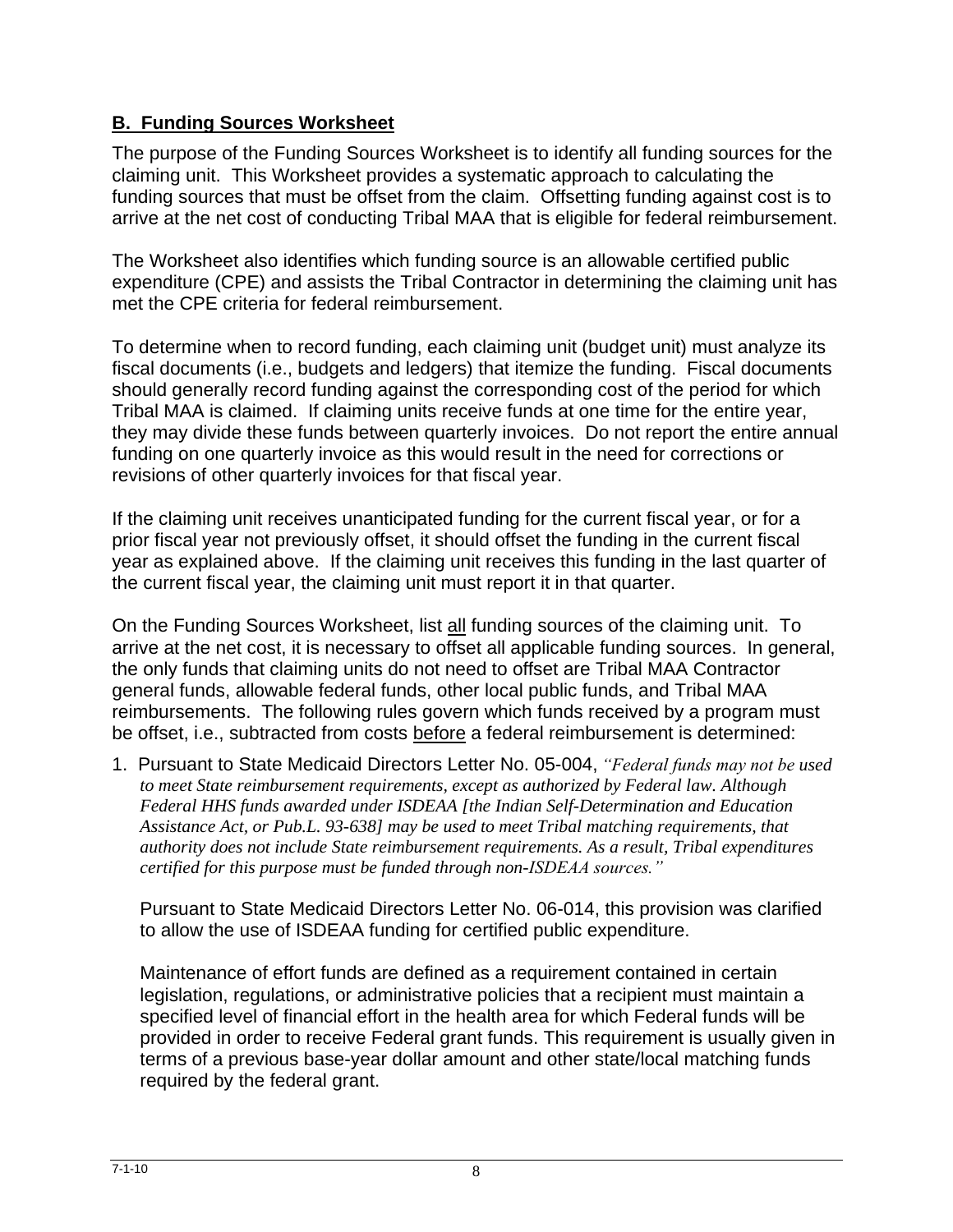**Note:** Federal funds received by a Tribal MAA Contractor are identifiable in financial reports by a five-digit number from the Code of Federal Domestic Assistance. This number is found in the Tribal MAA contract.

- 2. All State General Funds that previously matched by the Federal Government (i.e., block grants that are part State/part federal). This includes Medi-Cal fee-for-service money.
- 3. State General Funds specifically targeted or earmarked to the delivery of medical assistance services are not usable again to draw down federal reimbursement for administrative activities.
- 4. Insurance payments collected from nongovernmental sources are not usable to draw down federal reimbursement for administrative activities. Offset these funds if the related expenses are included in the invoice.
- 5. Compensation for assisting with the Medi-Cal for Children/Healthy Families (HF/MCC) application (MC 321 HFP). To avoid duplicate billing situations that might result from receiving application assistance fees while claiming MAA, each claiming unit must list these fees on the Funding Sources Worksheet under State General Fund.

## **Where to Enter Data**

The Funding Sources Worksheet provides for the application of the funding source to the appropriate costs. Therefore, before entering the amounts, the preparer must follow these steps:

- Classify funding sources by type, i.e., Insurance, Medicare, etc.
- Determine the purpose of the funding, i.e., Direct Patient Care, Counseling, Outreach, etc.
- Assign the funding source to the appropriate cost.

Funding is assigned according to the **purpose** of the funding, not necessarily related to the associated staff. Because funding is normally for a service or product, it is often not identified with staff in the same way as salaries and benefits. The rationale for assigning a funding source to a specific cost should be documented and retained as part of the audit file.

The Funding Sources Worksheet has four sections:

- 1. Funding Source
- 2. CPE Actual Amount
- 3. CPE Qualification
- 4. CPE Amount Expended Prior to Invoice Submission

Enter all information requested in these four sections.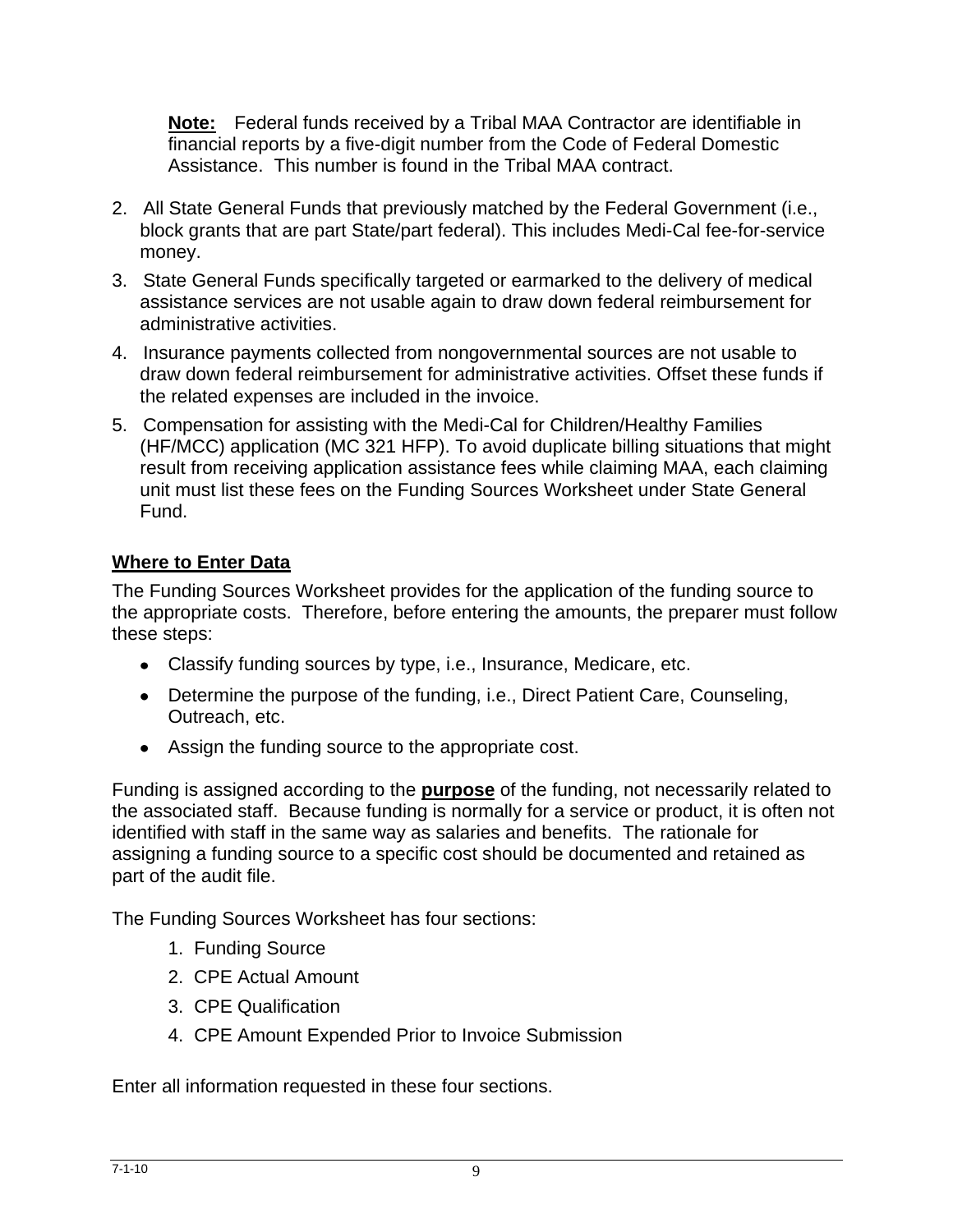Once all the information has been entered, the Funding Sources Worksheet will automatically evaluate the information for CPE purposes. The Funding Sources Worksheet with the signed certification statement must be submitted with the Tribal MAA Transportation Invoice.

## **C. Detail Worksheet**

## Cost Categories

For each period claimed, all costs and funding sources for the claiming entity must be assigned to the appropriate column and be direct-charged. The Tribal MAA Contractor must:

• Include only those costs and funding sources for the claiming unit that performs Tribal MAA and that will be reimbursed through the Tribal MAA claiming process.

The Tribal MAA Invoice Detail Worksheet calculates the total costs and the funding that must be offset from costs.

## **D. Summary**

Use the Tribal MAA Invoice Summary to aggregate information from the Detail Worksheets onto a single page that identifies the cost categories for reimbursable costs associated with the Direct Charges Worksheet. Each Tribal MAA Invoice must have a separate accompanying Tribal MAA Summary. The Tribal MAA Summary must be submitted on Tribal MAA Contractor letterhead.

## **E. Variance**

Tribal MAA invoices for each claiming unit are submitted quarterly by the Tribal MAA Contractor. When a claiming unit has more than a 10 percent (+/-) variance (in dollars) between consecutive quarters or between the current quarter and the same quarter in the prior fiscal year, the variance must be explained. DHCS will not process invoices that have more than a 10-percent (+/-) variance between consecutive quarters or between the current quarter and the same quarter in the prior fiscal year without an adequate explanation of the reason(s) for the variance(s).

Tribal MAA Contractors must use the variance form attached to the invoice. However, the documentation must contain a clear, detailed and self-explanatory reason as to why the variance occurred. It must be submitted on Tribal MAA Contractor letterhead and signed in **blue** ink by the Tribal MAA Contractor's Tribal MAA Coordinator.

## **Submitting the Tribal MAA Invoice**

The Tribal MAA Coordinator must review all invoices for completeness and accuracy before submitting them to DHCS. DHCS will return without review all invoices submitted using an incorrect format. To expedite the review and payment process, it is necessary to follow all of the instructions. Each of the following items must be included,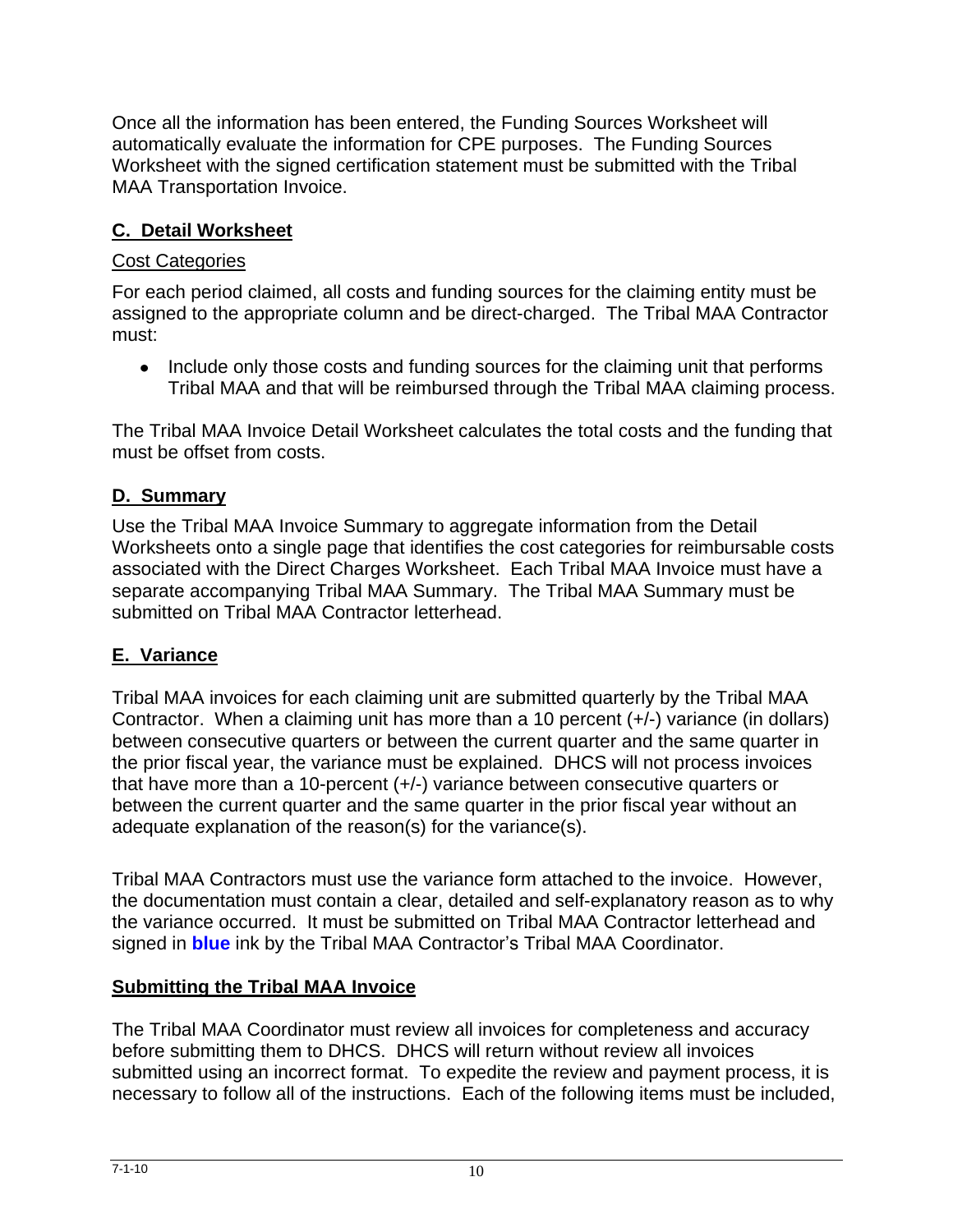dated and signed in **blue** ink where indicated by the Tribal MAA Coordinator or the authorized signer identified on the Tribal MAA Coordinator Roster:

- Cover letter on Tribal MAA Contractor letterhead, identifying any irregularities or variations on the Tribal MAA Detail Worksheet.
- Summary on the Tribal MAA Contractor's letterhead.
- Detail Worksheet.
- Funding Sources Worksheet.
- Direct Charges Worksheet Transportation
- Direct Charges Worksheet MAA Specific Contract
- Direct Charges Worksheet MAA Claims and Coordination
- Additional documentation, when requested by DHCS.

**Note:** Please do not send multiple copies of any claiming documents, just the original dated and signed in **blue** ink by the Tribal MAA Coordinator or authorized signer.

## **Mail invoices to**:

| For Regular U.S. Postal Services Delivery Mail: | For Overnight or Express Mail:        |
|-------------------------------------------------|---------------------------------------|
| Department of Health Care Services              | Department of Health Care Services    |
| <b>Safety Net Financing Division</b>            | <b>Safety Net Financing Division</b>  |
| <b>Tribal MAA Unit</b>                          | <b>Tribal MAA Unit</b>                |
| Attn: (Insert Program Analyst's name)           | Attn: (Insert Program Analyst's name) |
| MS 4603                                         | 1501 Capitol Avenue, Suite 71.2101    |
| P.O. Box 997436                                 | MS 4603                               |
| Sacramento, CA 95899-7436                       | Sacramento, CA 95814                  |
| <b>Note:</b> Mailing labels are available at    | <b>Note: DHCS recommends using</b>    |
| www.dhcs.ca.gov/provgovpart/Pages/LocalGov      | express delivery service to ensure    |
| ernment.aspx.                                   | timely delivery.                      |

## **Payment Process**

When Tribal MAA Contractors submit invoices to the Tribal MAA Unit at DHCS, analysts review the invoices for fiscal integrity and compare them to the related approved claiming plans. Once the Tribal MAA Unit approves the invoices, they are forwarded to the Accounting Section. The Accounting Section prepares the invoices for payment and forwards them to the State Controller's Office (SCO), which issues warrants payable to the Tribal MAA Contractor Treasurer. Once SCO issues a warrant, the Tribal MAA Contractor may expect to receive it within 6-8 weeks.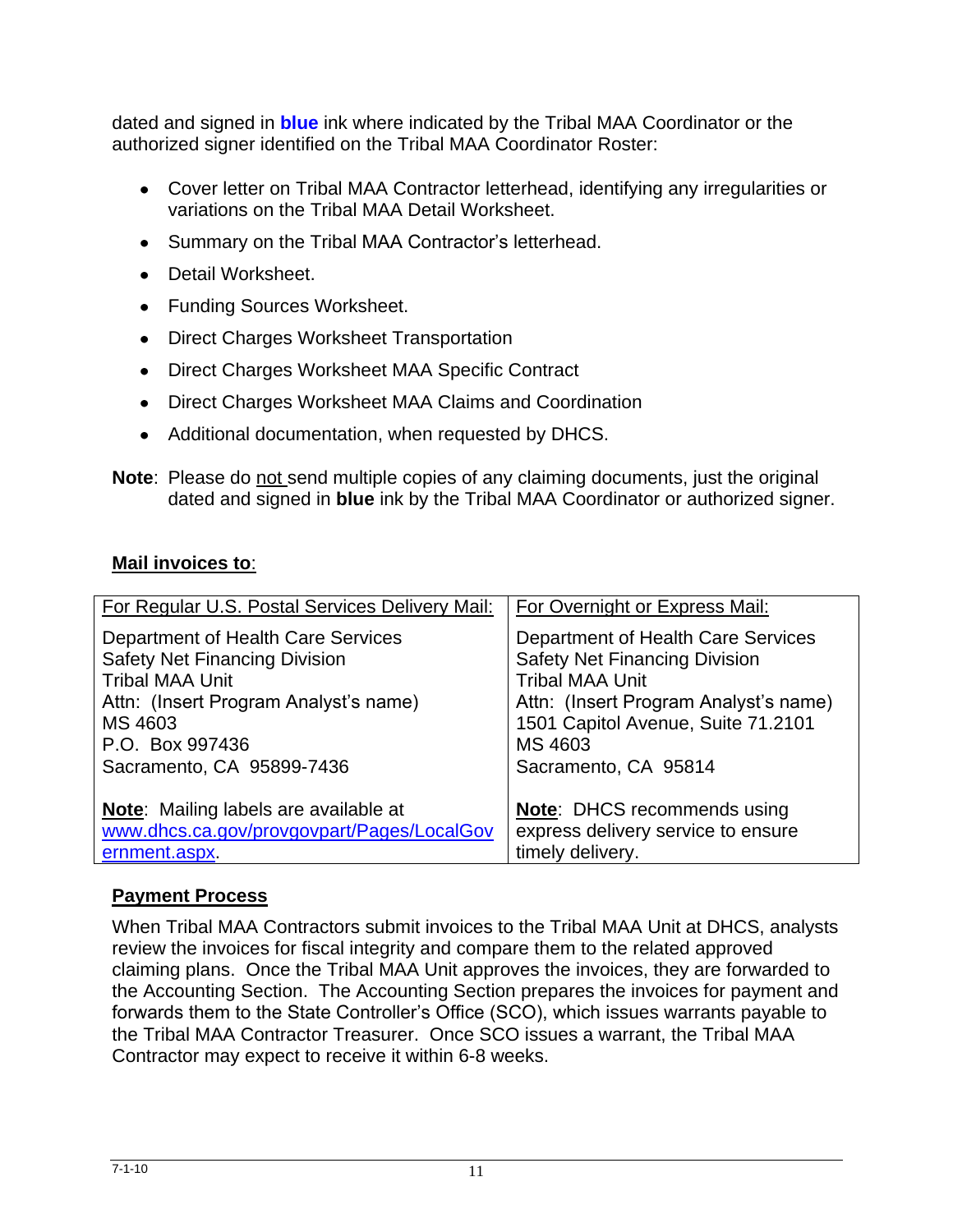DHCS reports all paid invoices to the federal Centers for Medicare and Medicaid Services (CMS) each fiscal quarter using the Quarterly Medicaid Statement of Expenditures, Form CMS 64 (CMS 64). DHCS must report all invoices within two years of the service date (45 CFR 95.7). DHCS returns all invoices submitted beyond the two-year timeframe without processing them. To comply with this requirement and to allow adequate time for DHCS review and processing, Tribal MAA Contractors must submit invoices to DHCS within 12 months of the end of the quarter claimed.

DHCS will not hold invoices that do not have sufficient funds remaining in their related contracts. Instead, DHCS will return these invoices to the respective Tribal MAA Contractor pending resolution of the funding problem. A cover letter will be sent advising the Tribal MAA Contractor of the reason the invoices were returned. To avoid this problem, the Tribal MAA Coordinator should carefully monitor each contract amount before submitting invoices.

## **Corrections and Revisions**

The Tribal MAA Unit reviews all invoices Tribal MAA Contractors submit to DHCS for payment. If the Tribal MAA Unit finds errors or if they require additional documentation, the staff will contact the Tribal MAA Coordinator. It may be possible to resolve the error by phone, by email, or by the Tribal MAA Coordinator submitting additional documentation. DHCS will hold the invoice until it receives the information it needs to make the required corrections or revisions.

When the Tribal MAA Contractor corrects and returns the invoice, the cover letter must state that it is a "Corrected Invoice", the reason for the correction and also state in the invoice number "Corrected Invoice". The invoice number should reflect the correction by adding a C-1 to the invoice number. If subsequent corrections are required, the invoice number will reflect the number of the corrected invoice (e.g., C-2).

Sometimes, after an invoice has been processed and paid, a Tribal MAA Contractor may discover the need to revise the invoice. In these situations, the Tribal MAA Contractor should re-compute the invoice and submit it to DHCS. The Tribal MAA Contractor must identify the invoice as a "Revised Invoice" in the cover letter (stating the reason for the revision) and in the invoice number by adding "R-1" to it.

Tribal MAA Contractors may not knowingly submit incorrect invoices as placeholders in order to meet the 12-month submission deadline for Tribal MAA. This practice is contrary to the certification made by each Tribal MAA Coordinator on each Tribal MAA invoice which states that the information provided is "true and correct, based on actual expenditures incurred for the period claimed." The Certification Statement also informs Tribal MAA Coordinators "that knowing misrepresentation constitutes violation of the Federal False Claims Act." DHCS will not approve invoices that are determined to be placeholders. If the Tribal MAA Contractor anticipates a delay in submitting invoices by the due dates, the Late Invoice Submission Request form must be signed and submitted by the Tribal MAA Contractor Coordinator, at least two weeks prior to the due date.